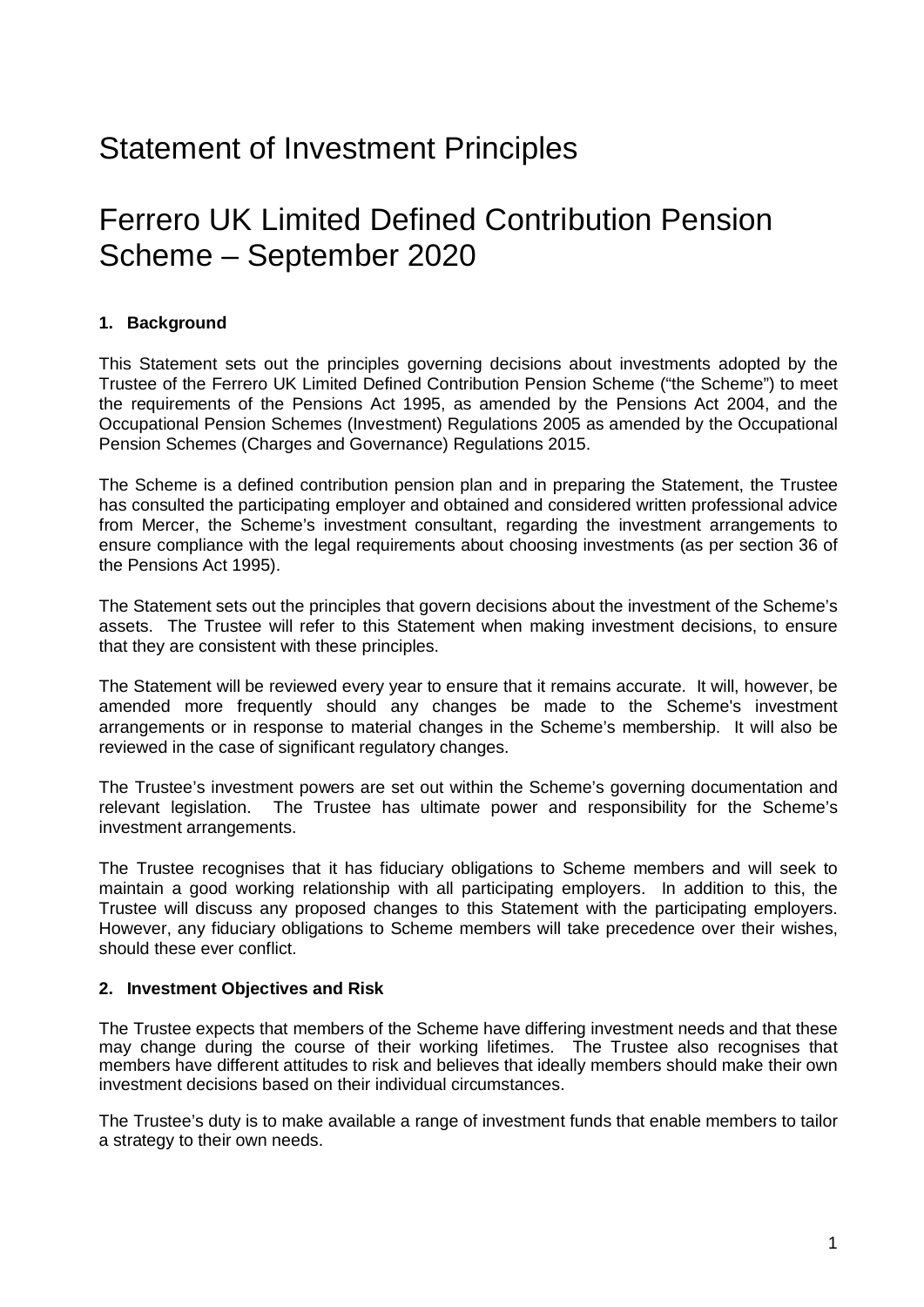For members who do not wish to make their own investment choices, a default option is provided but the Trustee acknowledges that this option will not meet every individual member's needs.

#### *2.1 Investment Objectives*

To meet its obligations to the members of the Scheme, the Trustee has set the following objectives:

- a. To offer members a 'Lifestyle' option and ensuring that the investment fund options allow members to plan for retirement.
- b. To provide access to a range of funds that is of high quality and has a range of expected risk and return characteristics.
- c. To provide a range of funds that caters for different levels of member understanding.
- d. To monitor the fund range to ensure it remains appropriate for the members and the funds are performing in line with expectations.

#### *2.2 Risk*

In determining the investment arrangements, risk is not considered in isolation, but in conjunction with expected investment returns and outcomes for members. The Trustee has considered return expectations and risk from a number of perspectives. These include:

a. The risk that the investment returns, when combined with sufficient contribution rates over members' working lives, will not keep pace with inflation and do not secure adequate retirement benefits.

*The Trustee has provided a default option, which has an explicit allocation to assets that are expected to outperform inflation over the long term. Members are also able to self-select funds, most of which are expected to outperform inflation over the long term;*

b. The risk that investment market movements in the period immediately prior to retirement lead to a substantial reduction in the anticipated level of retirement benefits.

*Investment risk is measured as the volatility of expected returns. The Trustee offers a default option which automatically and gradually reduces the level of investment risk, (relative to members' expected choice of retirement benefits) members are exposed to as they approach retirement;*

c. The risk that the investment vehicles in which monies are invested under-perform the expectation of the Trustee.

*This risk is measured by considering fund returns relative to their benchmark and compared to the investment manager's stated outperformance target/expected tracking error. The Trustee monitors the performance of the investment vehicles on a regular basis to ensure funds are meeting expectations.*

#### *2.3 Range of Funds*

The Trustee has agreed the fund options outlined in this section in the belief that they are appropriate for meeting the investment objectives outlined above. The Trustee has considered the use of active and passively managed funds within the strategy review and has decided to maintain a core range of passively managed options.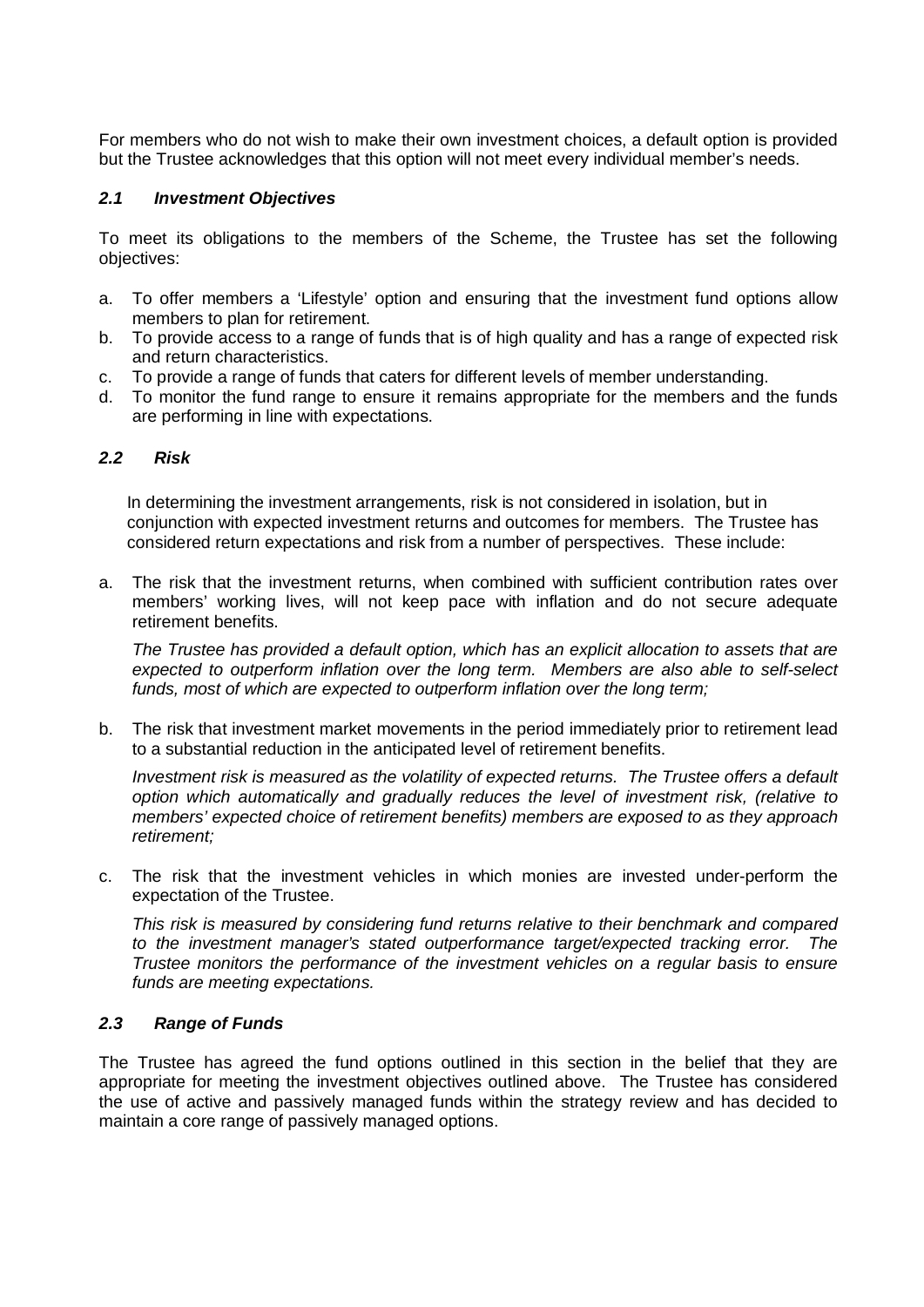In particular, for members who do not wish to take an active role in their investment decisions, the Trustee offers a **default option** (see Section 2.4) which is a lifestyle strategy designed to help a typical member manage their investment objectives.

To cater for the different risk appetites of members, the Trustee offers the following fund options.

| <b>Passively Managed</b> |                                                                           |              | <b>Actively Managed</b> |
|--------------------------|---------------------------------------------------------------------------|--------------|-------------------------|
| $\checkmark$             | Aviva BlackRock (40:60) Global Equity Index<br>(Aquila C)                 | $\checkmark$ | Aviva Cash              |
|                          | Aviva BlackRock (30:70) Currency Hedged Global<br>Equity Index (Aquila C) |              |                         |
|                          | Aviva BlackRock World ex UK Equity Index (Aquila<br>$\mathbf{C}$          |              |                         |
|                          | Aviva BlackRock UK Equity Index (Aquila C)                                |              |                         |
| $\checkmark$             | Aviva BlackRock Over 15 Year Corporate Bond<br>Index (Aquila C)           |              |                         |
| ✓                        | Aviva BlackRock Over 5 Year Index-Linked Gilt<br>Index (Aquila C)         |              |                         |

*\*The funds with a 'tick' next to their name also form part of the default arrangement*

The Trustee believes that the fund options outlined in the table above are appropriate for meeting the risks outlined in 2.2. More details on the objectives of these funds is included in the appendix and in the investment guide. The funds are provided on an investment platform provided by Aviva plc ("the Provider")

## *2.4 Default Option*

Typically, a proportion of members will actively choose the default option because they feel it is most appropriate for them. However, it is expected the vast majority of members will not make an active investment decision and are therefore invested in the default option.

In selecting the default option, the Trustee has been mindful of the nature of this membership and benefits that may have already been accrued from other pension schemes offered by the Company.

The default option aims to generate investment returns in excess of inflation during the 'growth phase' and has been designed for members who want to use their savings to buy an annuity when they retire as well as taking a tax free cash lump sum, expected to be 25% of their Retirement Account.

The objectives of the default option, and the ways in which the Trustee seeks to achieve these objectives, are detailed below:

• To generate returns in excess of inflation during the growth phase of the strategy whilst managing downside risk.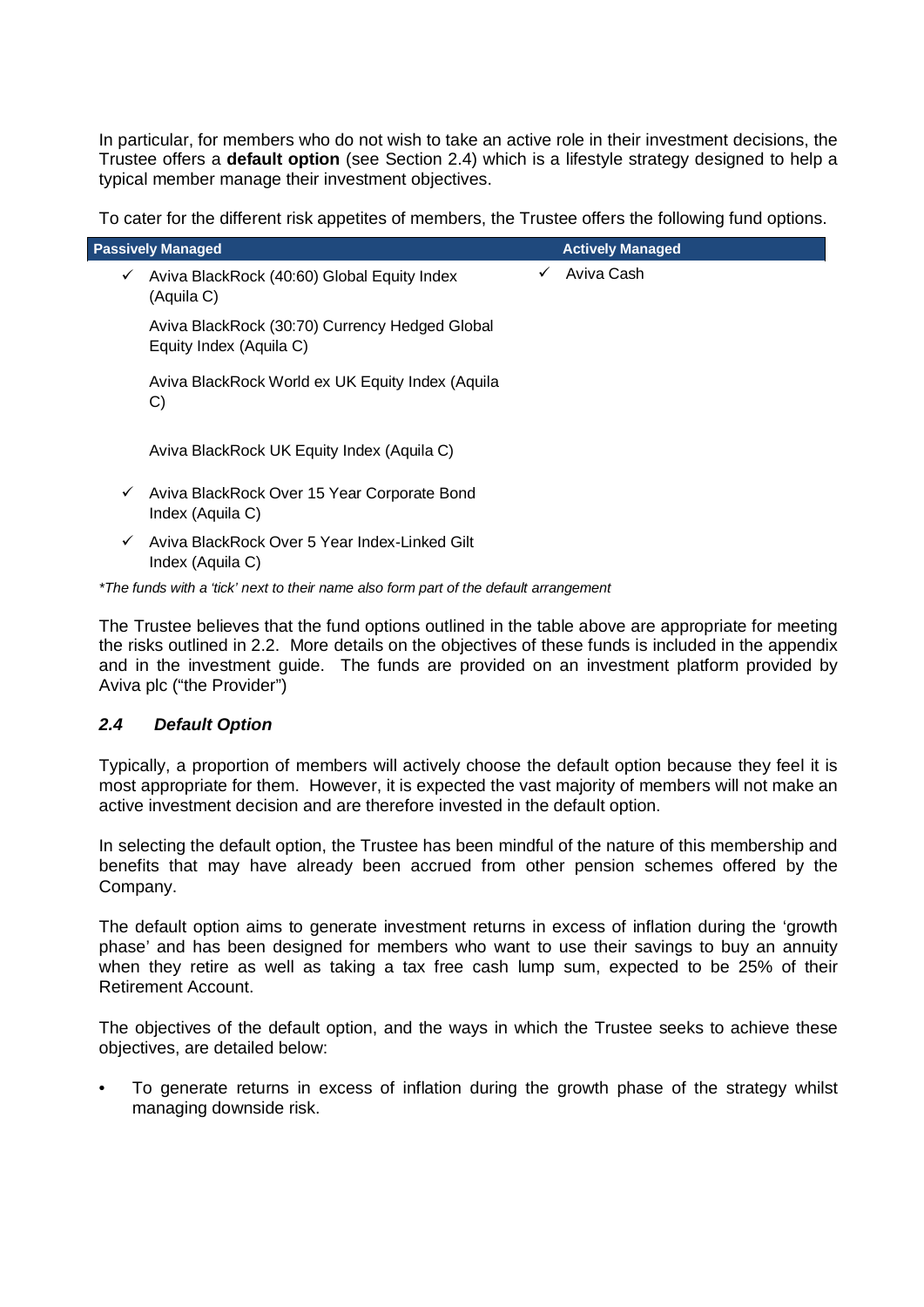*If the member is more than ten years away from their expected retirement date, contributions will be invested in the Aviva BlackRock Global Equity (40:60) Index Fund which invests primarily in UK and overseas developed equities with the objective of producing a return in line with its benchmark and is expected to exceed inflation over the long term.*

• To provide a strategy that reduces investment risk for members as they approach retirement.

*As a member's pot grows, investment risk will have a greater impact on member outcomes. Therefore, the Trustee believes that a strategy that seeks to reduce investment risk relative to the expected retirement benefit choice as the member approaches retirement is appropriate. The Trustee has included an allocation to passively managed corporate bonds and index-linked gilts from 10 years to retirement to reduce this risk and enable members to purchase an annuity with a portion of their savings at retirement.*

• To provide exposure, at retirement, to assets that are broadly appropriate for an individual also planning to use part of their savings in the Scheme to take a cash lump sum at retirement.

*At three years from their expected retirement, a proportion of members' accumulated savings in the default option will be gradually moved to the Aviva Cash Fund, aiming for a final allocation of 25% upon retirement. The Aviva Cash Fund aims to achieve an investment that is in line with short-term money market interest rates.*

*The default option aims for the following allocation at retirement:*

- *38% Aviva BlackRock Over 15 Year Corporate Bond Index (Aquila C)*
- *37% Aviva BlackRock Over 5 Year Index-Linked Gilt Index (Aquila C)*
- *25% Aviva Cash*

The Trustee's policies in relation to the default option are detailed below:

- The default option manages investment risks through a diversified strategic asset allocation consisting of traditional assets. Risk is not considered in isolation, but in conjunction with expected investment returns and outcomes for members.
- In designing the default option, the Trustee has explicitly considered the trade-off between risk and expected returns. From a qualitative perspective, the Trustee also considers risk in terms of the (mis)alignment of investments with the retirement benefits targeted by the default investment option.
- Assets in the default option are invested in the best interests of members and beneficiaries, taking into account the profile of members. Based on this understanding of the membership, a default option that targets the purchase of an annuity at retirement is considered appropriate.
- Assets in the default option are invested in a manner which aims to ensure the security, quality, liquidity and profitability of a member's portfolio as a whole. Assets are also invested mainly on regulated markets (those that are not are kept to prudent levels).
- If members wish to, they can opt to choose their own investment strategy on joining but also at any other future date.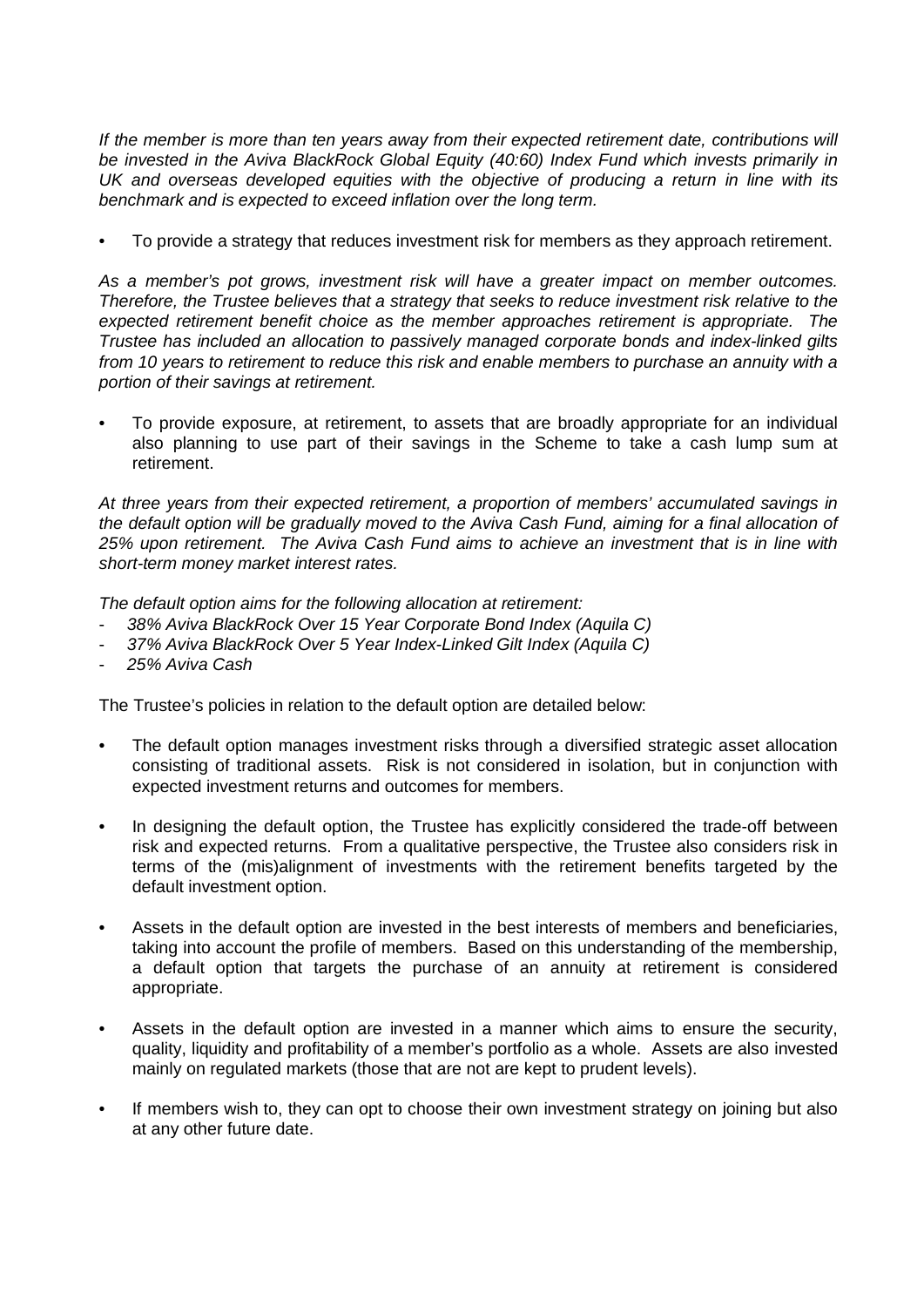- Members do not have to take their retirement benefits in line with those targeted by the default option; the target benefits are merely used to determine the investment strategy held pre-retirement and at the point of retirement.
- Assets in the default option are invested funds where the underlying fund is a long-term insurance contract. Members do not hold any assets directly. The insurance contracts have assets underlying them which generate the returns that are passed on to members who are invested in the funds.
- The selection, retention and realisation of assets within the pooled funds are delegated to the respective underlying fund managers in line with the mandates of the funds.

Taking into account the demographics of the Scheme's membership, the Trustee believes that the current default option is appropriate and will continue to review this over time, at least triennially, or after significant changes to the Scheme's demographic if sooner.

#### *2.5 Investment Strategy - Default Option*

The Trustee makes a single lifestyle strategy available for its members, which targets a final allocation that enables members to take 25% of their savings as cash and use the remaining balance to purchase an annuity.

In the growth phase, the default option wholly invests into the Aviva BlackRock (40:60) Global Equity Index (Aquila C).

Once a member is ten full calendar years from their target retirement age, and if they are invested in the default option, their assets will gradually be moved to a mixture of Corporate Bonds, Indexlinked Gilts and Cash.



#### **10 Year Lifestyle Option**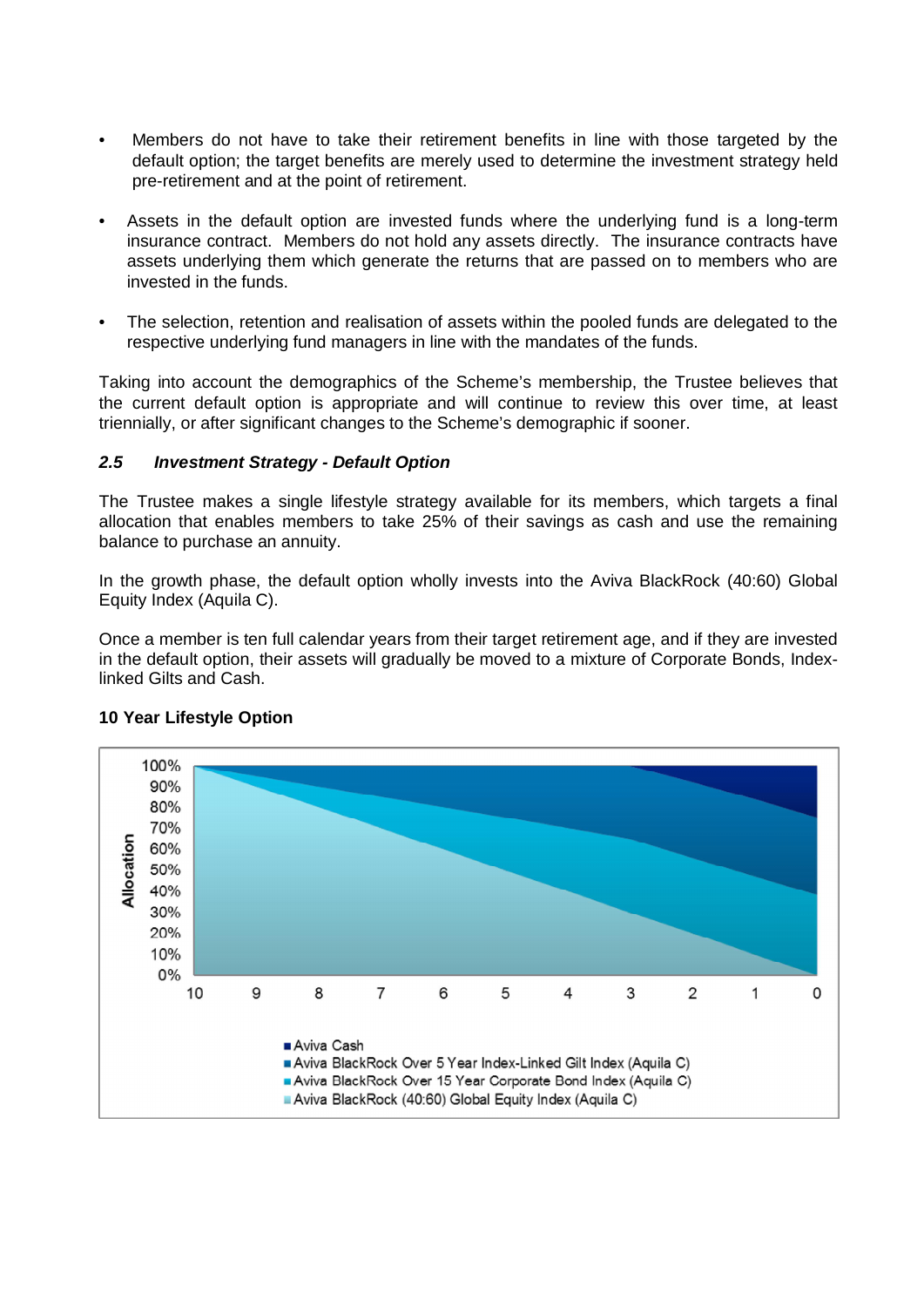This lifestyle path is designed for those members who intend to purchase an annuity and take a tax-free cash lump sum (up to 25% of a members' pot) at retirement. Once they are ten calendar years from retirement, the member's assets will be moved into investments more suitable for targeting tax-free cash and an annuity as members approach retirement.

## **3. Day to Day Management of the Assets**

#### **3.1** *Assets*

The Trustee has contracted with the Provider to deliver bundled services through their platform including administration, custodian and investment services. The Scheme's investments are provided under the same contract with the Provider who is authorised by the Prudential Regulation Authority and regulated by the Financial Conduct Authority, to provide the insurance intermediation and governance services,

The Trustee has selected funds on the Provider's platform, for the members' contributions to be invested in. The underlying fund(s) may be changed in line with the Trustee's discretion.

## *3.2 Spread and Suitability of Investments*

The Trustee is satisfied that the spread of assets by type and the Provider's policies on investing in individual securities within each type provide adequate diversification of investments. Mercer monitors the suitability of the investment funds described in section 2.3, through ongoing research and performance reviews. Mercer provides advice on the funds and the suitability of the Provider, which includes reporting on the investment performance of the underlying funds.

As the assets of the Scheme are invested in pooled fund vehicles underlying the funds offered by Aviva (the investment restrictions applying to these funds are controlled by the underlying managers of the funds.

#### *3.3 Socially Responsible Investment and Corporate Governance*

The Trustee recognises that social, environmental and ethical considerations are among the factors which the Provider and the underlying investment managers should take into account, where relevant, when selecting investments for purchase, retention or sale. The Provider and investment managers have been delegated through the contract to act accordingly, and the Trustee accepts that the assets are subject to the policies of the managers of the underlying funds on social, environmental and ethical investment.

The Trustee believes that environmental, social, and corporate governance (ESG) factors may have a material impact on investment risk and return outcomes, and that good stewardship can create and preserve value for companies and markets as a whole – which in turn may have a positive impact on member outcomes.

The Trustee has given appointed investment managers full discretion in evaluating ESG factors, including climate change considerations, and exercising voting rights and stewardship obligations attached to the investments.

The Trustee will consider climate change in fund selection and strategy from the ratings provided by their consultant but the prominent weighting on decisions will be based on expectations on future performance and the impact on member outcomes. The Trustee may be limited in what can be achieved in isolation, given the size of assets and the use of pooled funds.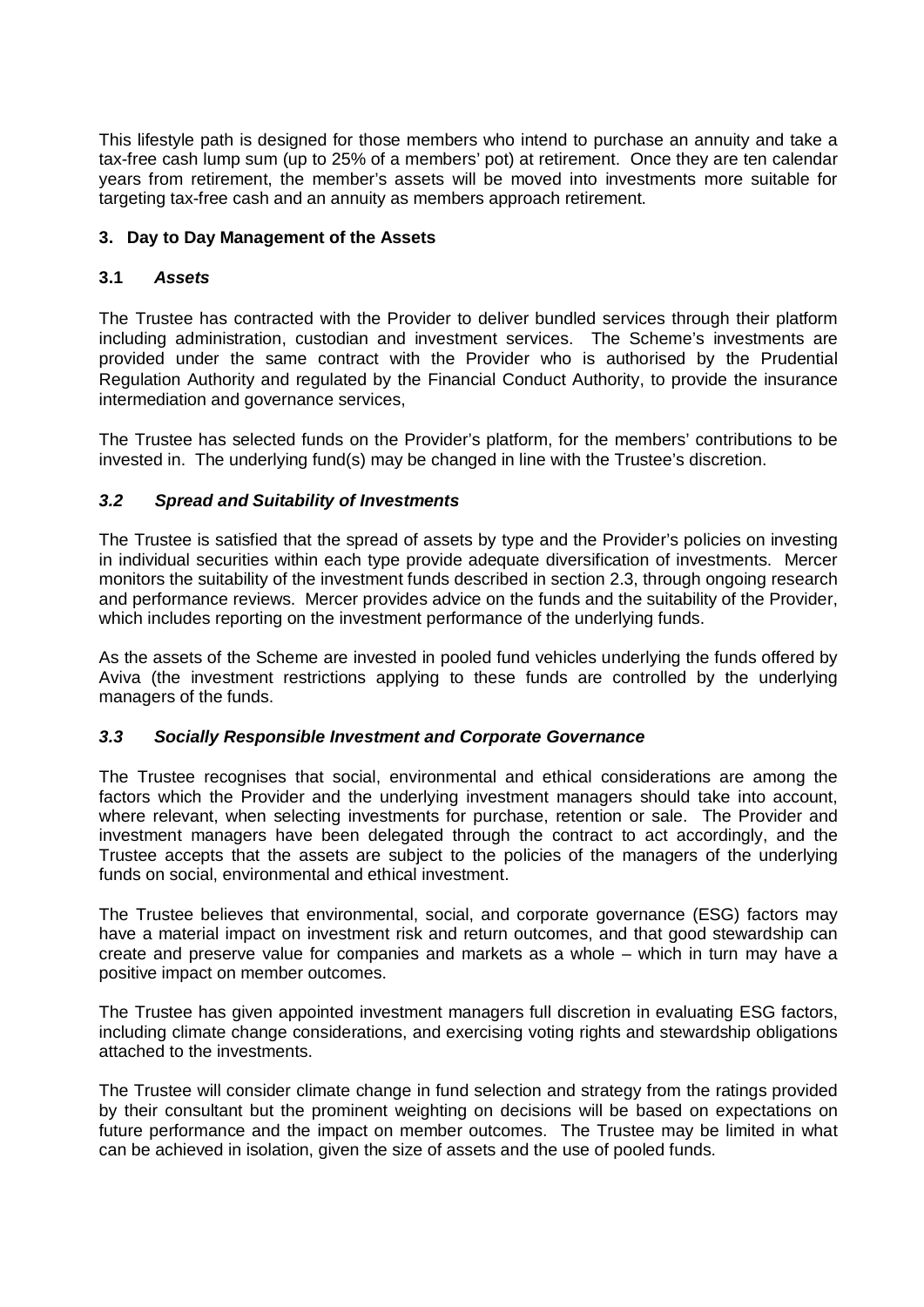The Trustee will review ESG ratings on an annual basis and review against the Mercer GIMD universe but expectations over future investment performance, and the balance of risk and return, should take precedence on investment decisions.

The Trustee will consider how to cater for members who might engage on ESG matters, where there is material demand from members for amendments to the investment strategy.

#### *3.4 Buying and Selling Investments*

The managers of the underlying funds have responsibility for buying and selling the underlying assets. The day to day activities are governed by the arrangements between the Trustee and the Provider and are reviewed from time to time to ensure that the operating instructions, guidelines and restrictions remain appropriate.

#### *3.5 Exercise of Voting Rights*

The Trustee and the Provider, through their contract with Aviva has delegated the exercise of voting rights to the managers of the underlying funds on the basis that they will exercise them so as to preserve and enhance long term shareholder value. Accordingly, the Provider has produced written guidelines of their process and practice in this regard.

#### **4. Implementation and Engagement Policy**

#### **4.1** *Aligning Manager Appointments with Investment Strategy*

Investment managers are appointed based on their capabilities and, therefore, their perceived likelihood of achieving the expected return and risk characteristics required for the asset class being selected. These characteristics will differ for each asset class so appointing a single manager may not be the most appropriate approach.

The Trustee will seek guidance from the Investment Consultant, where appropriate, for their forward looking assessment of a manager's ability to outperform over a full market cycle. This view will be based on the Investment Consultant's assessment of the manager's idea generation, portfolio construction, implementation and business management, in relation to the particular investment fund that the Scheme offers to its members The Investment Consultant's manager research ratings assist with due diligence and are used in decisions around selection, and retention of manager appointments. The manager ratings are incorporated into the Trustee's monitoring reports,

The Trustee will review an appointment if the investment objective for a manager's fund changes to ensure it remains appropriate and consistent with the Trustee's wider investment objectives.

The Trustee invests in pooled investment vehicles so they accept that they have no ability to specify the risk profile and return targets of the manager, but appropriate mandates can be selected to align with the overall investment strategy.

Investment managers will be indirectly aware, given that the Trustee accesses funds via a platform, that their continued appointment is based on their success in delivering the mandate for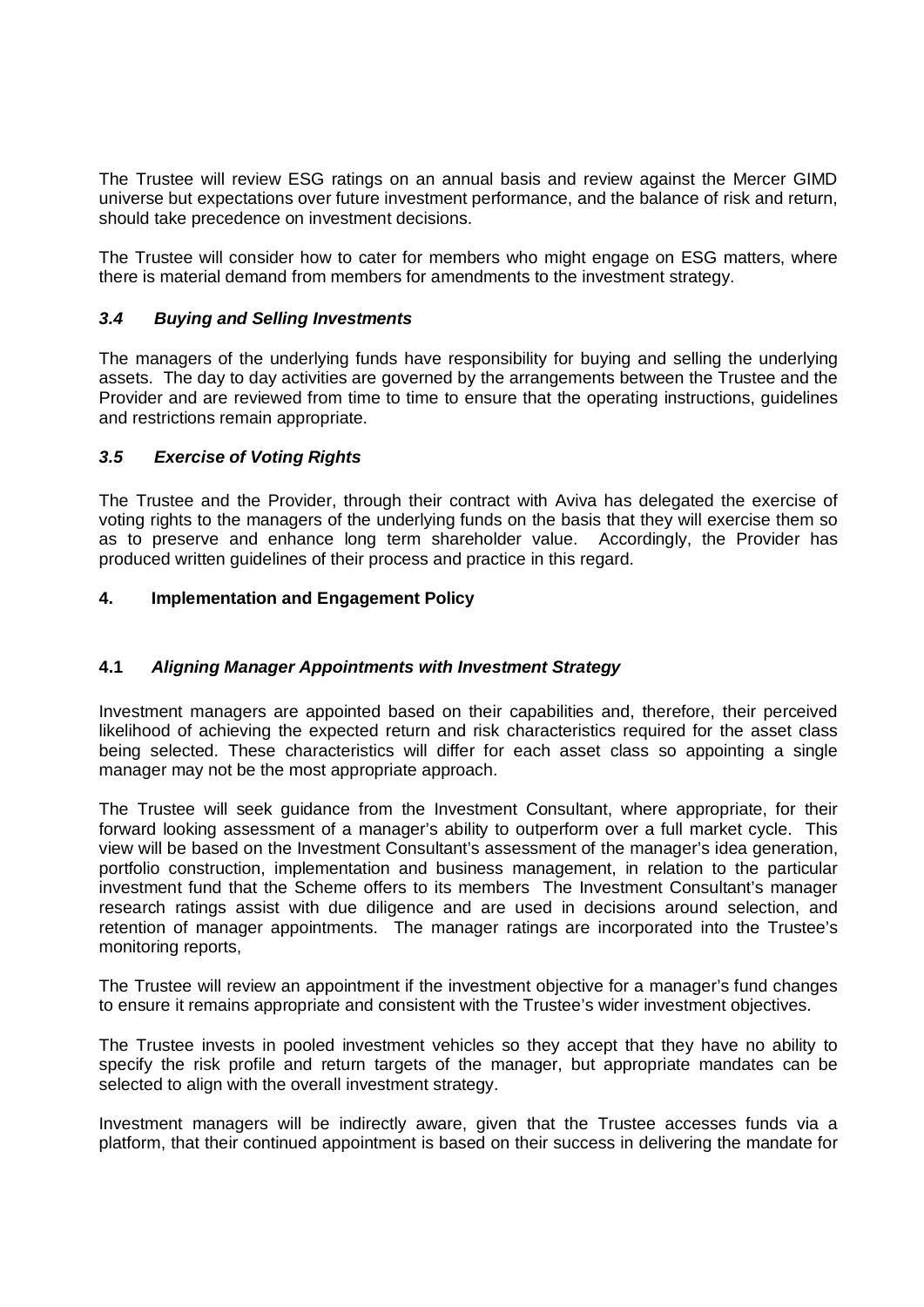which they have been appointed to manage. If the Trustee is dissatisfied, then they will look to review the appointment.

## **4.2 Evaluating Investment Manager Performance**

The Trustee receive investment manager performance reports on a six monthly basis, which present performance information over 3 months, 1 year, 3 years and 5 years (where available). The Trustee reviews the absolute performance and relative performance against a suitable index used as the benchmark, and against the manager's stated target performance objective for both active and passive managers (over the relevant time period) on a net of fees basis.

The Trustee focuses on long term performance but, as noted above, may review a manager's appointment if:

 There are sustained periods of underperformance, adopting a trigger based review system in the performance reporting;

- There is a change in the portfolio manager or the team responsible;
- There is a change in the underlying objectives or process of the investment manager;
- There is a significant change to the investment consultant's rating of the manager.

#### **Portfolio Turnover Costs**

The Trustee monitors portfolio turnover costs, which are incorporated in the annual costs and charges, on an annual basis as part of its annual value for members assessment.

#### **Manager Turnover**

The Trustee is a long-term investor and is not looking to change the investment arrangements on a frequent basis. The Trustee will therefore retain an investment manager unless:

- There is a strategic change to the overall strategy that no longer requires exposure to that asset class or manager;
- The basis on which the manager was appointed changes materially (e.g. manager fees or investment process);
- The manager appointed has been reviewed and the Trustee has decided to terminate the mandate.

#### **4. Compliance with this Statement**

The Trustee, the Provider, the underlying managers and Mercer each have duties to perform to ensure compliance with this Statement. These are: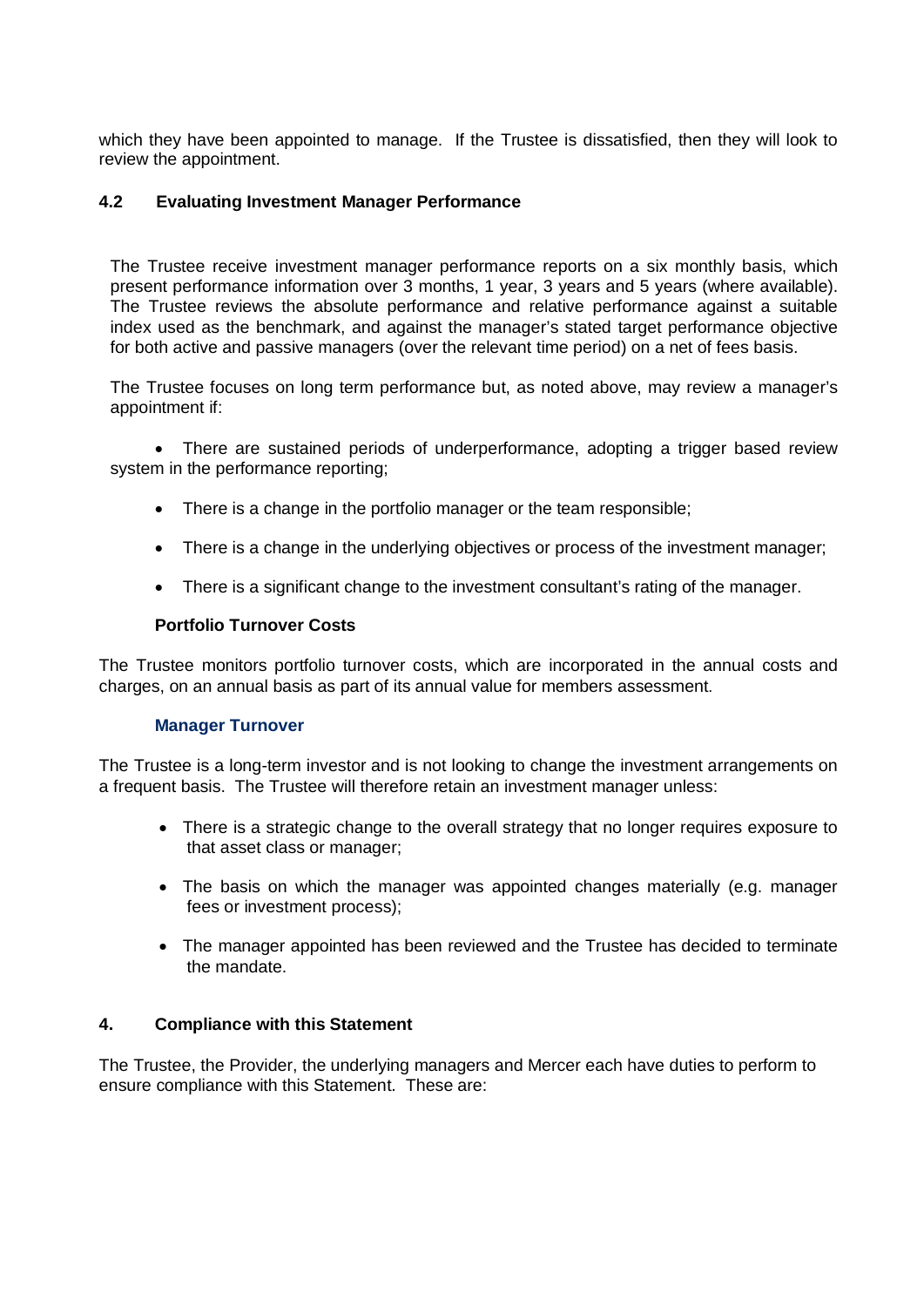- The Trustee will review this Statement every Scheme Year on the advice of Mercer and will record compliance with it at the relevant Trustee's meeting. The Trustee will monitor the arrangement to ensure that the service continues to meet the Scheme's needs and objectives.
- The Provider will provide full information in respect of transactions in units in the underlying funds and valuations of the units held by the Scheme from time to time as required by the Trustee.
- Mercer will provide the advice needed to allow the Trustee to review and update this Statement annually (or more frequently if required).

Mark Homer 21/09/2020

For and on behalf of the Trustee of the Scheme